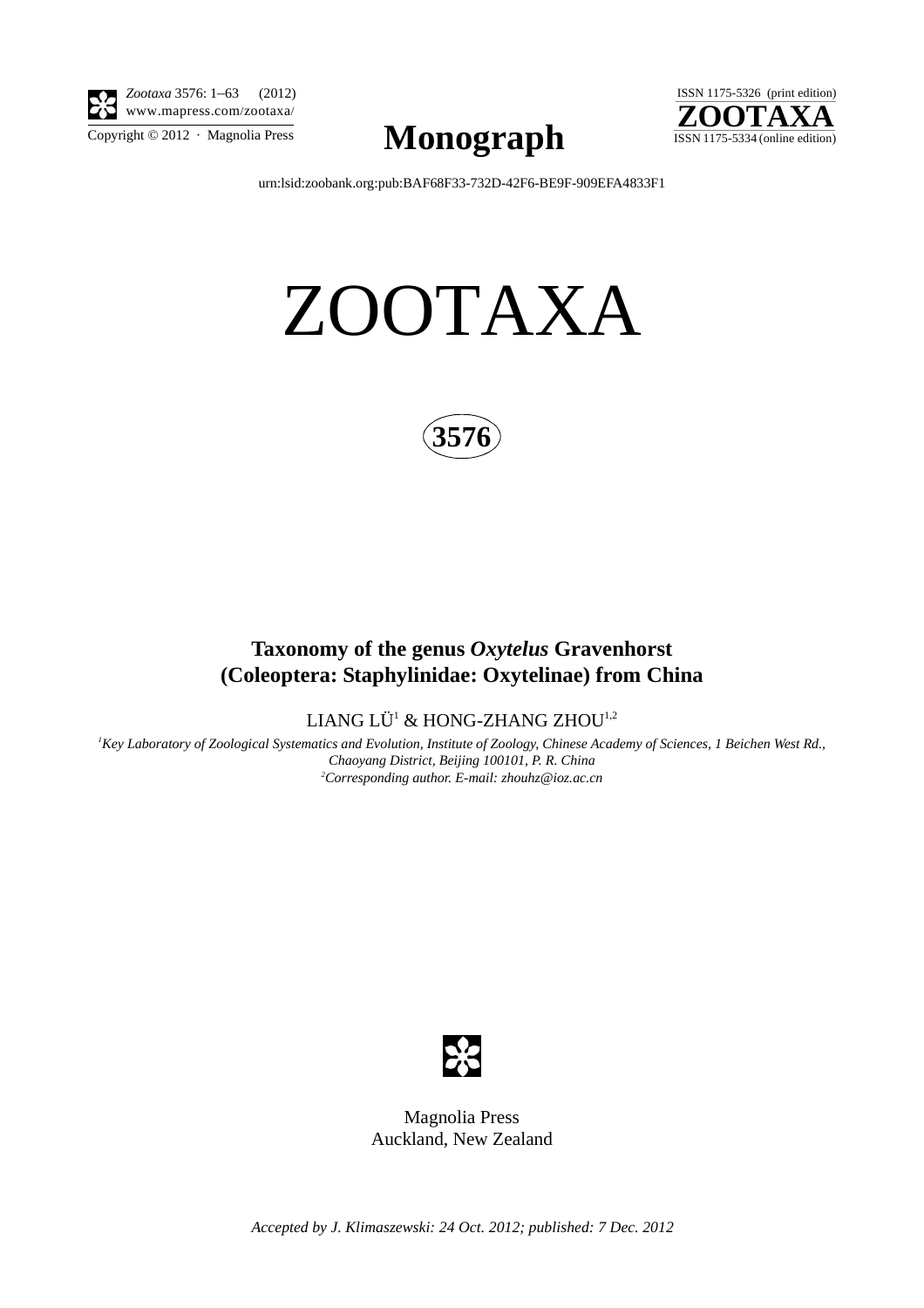## LIANG LÜ & HONG-ZHANG ZHOU

**Taxonomy of the genus** *Oxytelus* **Gravenhorst (Coleoptera: Staphylinidae: Oxytelinae) from China** (*Zootaxa* 3576)

63 pp.; 30 cm.

7 Dec 2012

ISBN 978-1-77557-064-6 (paperback)

ISBN 978-1-77557-065-3 (Online edition)

FIRST PUBLISHED IN 2012 BY Magnolia Press P.O. Box 41-383 Auckland 1346 New Zealand e-mail: zootaxa@mapress.com http://www.mapress.com/zootaxa/

## © 2012 Magnolia Press

All rights reserved.

No part of this publication may be reproduced, stored, transmitted or disseminated, in any form, or by any means, without prior written permission from the publisher, to whom all requests to reproduce copyright material should be directed in writing.

This authorization does not extend to any other kind of copying, by any means, in any form, and for any purpose other than private research use.

ISSN 1175-5326 (Print edition) ISSN 1175-5334 (Online edition)